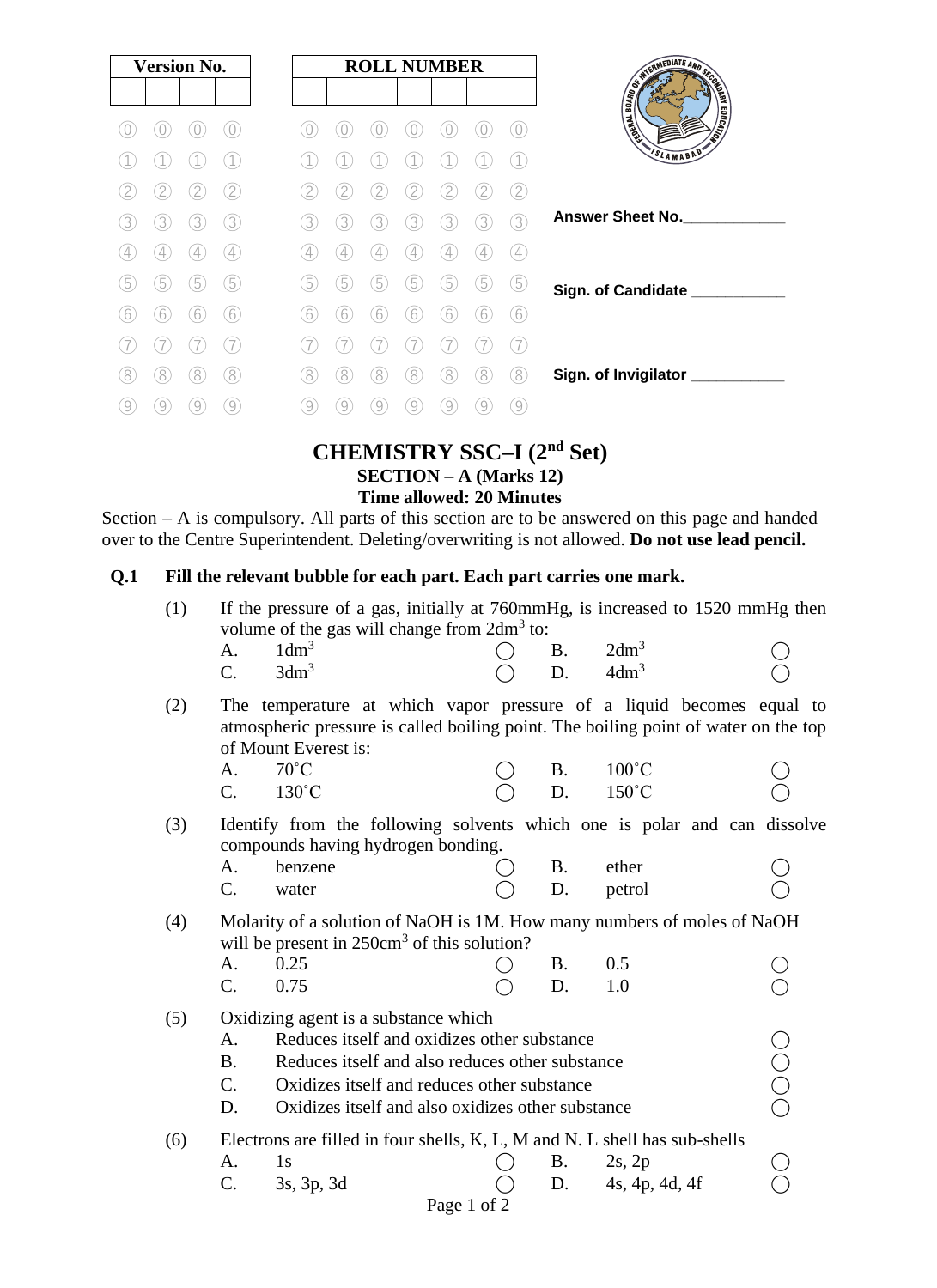(7) Isotopes have same atomic number and different mass numbers. Which radioisotope is used for the diagnosis of tumor in the body?

| Cobalt-60    |  | Iodine-131    |  |
|--------------|--|---------------|--|
| Strontium-90 |  | Phosphorus-30 |  |

(8) Covalent bonds are formed by sharing of electron. Identify the covalent compound:

| $A. \qquad CS_2$ |              | $\bigcap$ B. Na <sub>2</sub> S |  | $\bigcirc$ |
|------------------|--------------|--------------------------------|--|------------|
|                  | $C.$ $CaCl2$ | $\bigcap$ D. LiBr              |  | $\bigcirc$ |

(9) Predict the group and period that shows electric configuration of X is  $3s^2$ ,  $3p^4$ .  $A.$  III $A, 6<sup>th</sup>$  $B.$  IVA,  $3<sup>rd</sup>$ C.  $VA, 4<sup>th</sup>$  $D.$  VIA,  $3<sup>rd</sup>$ rd  $\bigcirc$ 

#### (10) Atoms react with each other. The following statements are correct **EXCEPT**:

A. They want to complete valance shell  $\bigcirc$ <br>
B. They are short of electrons  $\bigcirc$ <br>
C. They want to attain stability  $\bigcirc$ <br>
D. They want to disperse B. They are short of electrons

| They want to attain stability |  |
|-------------------------------|--|

- D. They want to disperse
- (11) Non-metals do not lose electrons easily. Predict which statement is correct about non-metals?
	- A. They are malleable.  $\bigcirc$ <br>
	B. They are good conductor of heat.  $\bigcirc$ <br>
	C. They are poor conductor of electricity.  $\bigcirc$ B. They are good conductor of heat. C. They are poor conductor of electricity. D. They are ductile.

(12) A chemist performed an experiment to check the percent purity of a glucose  $C_6H_{12}O_6$  sample. Identify the branch of chemistry:

- A. Biochemistry  $\bigcap$  B. Analytical chemistry
- C. Industrial chemistry  $\bigcirc$  D. Organic chemistry  $\bigcirc$ \_\_\_\_\_\_\_\_\_\_\_\_\_\_\_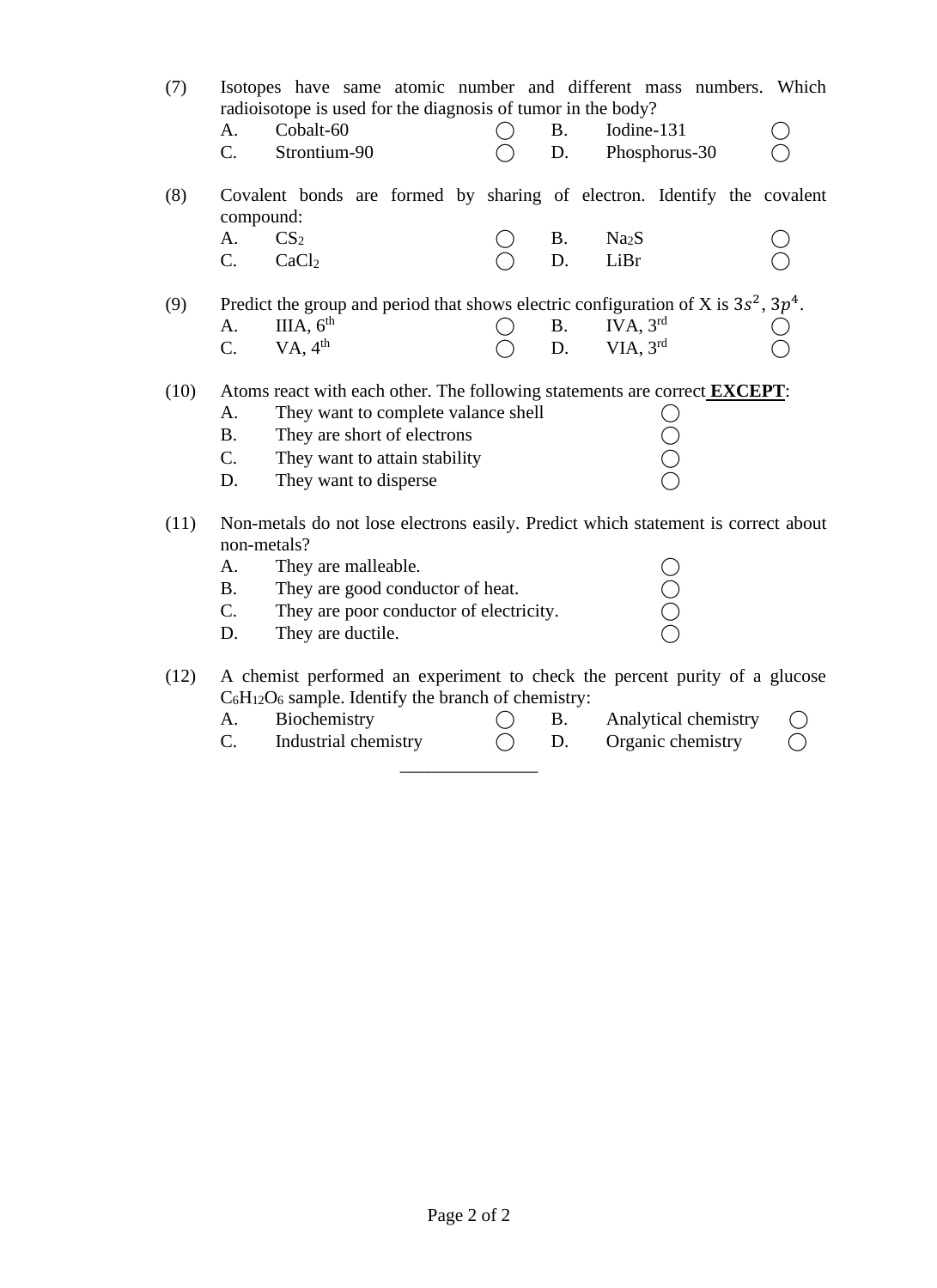

## Time allowed: 2.40 hours Total Marks: 53

Note: Answer any eleven parts from Section 'B' and attempt any two questions from Section 'C' on the separately provided answer book. Write your answers neatly and legibly.

# **SECTION – B** (Marks 33)

**Q.2** Attempt any **ELEVEN** parts from the following. All parts carry equal marks.

 $(11 \times 3 = 33)$ 

- i. Calculate the number of H atoms in 20g of glucose  $(C_6H_{12}O_6)$ .
- ii. Describe relative atomic mass? Give an example.
- iii. Rutherford's atomic theory explains the atomic structure. What are the limitations of Rutherford's atomic theory?
- iv. An element has atomic number 17. Predict the position of it in Periodic Table.
- v. Define shielding effect. Among (Li, Na) and (N, P) pairs which one has higher shielding effect?
- vi. Noble metals show very low reactivity. Enlist three properties of their inertness.
- vii. Atoms are joined together by ionic or covalent bonds. Differentiate between ionic bond and covalent bond.
- viii. Differentiate between shell and subshell with an example.
- ix. The forces that bind the atoms together in a molecule are called chemical bonds. Show covalent bonding with the help of dot and cross structure of HCN and CO2.
- x. Differentiate between amorphous solids and crystalline solids.
- xi. Define allotropy and give two examples.
- xii. Electroplating is the process in which one metal is coated on another by electrolytic process. Briefly explain electroplating of chromium with reactions.
- xiii. Define sublimation. Briefly explain with the help of example.
- xiv. Differentiate between electron affinity and electronegativity.

xv. Identify oxidizing and reducing agents from the following equations.  $2NH_3+3CuO \rightarrow 3Cu+N_2+3H_2O$  $WO_{3+}3H_2 \rightarrow W_3H_2O$ 

## **SECTION – C** (Marks 20)

**Note:** Attempt any **TWO** questions. All questions carry equal marks.  $(2 \times 10 = 20)$ 

- **Q.3** a. What is vapour pressure of liquid? How does vapour pressure vary with temperature at constant pressure? Show by graph.  $(3+2)$ 
	- b. Systematic arrangement of elements in a table is called periodic table. Describe its important features. (5)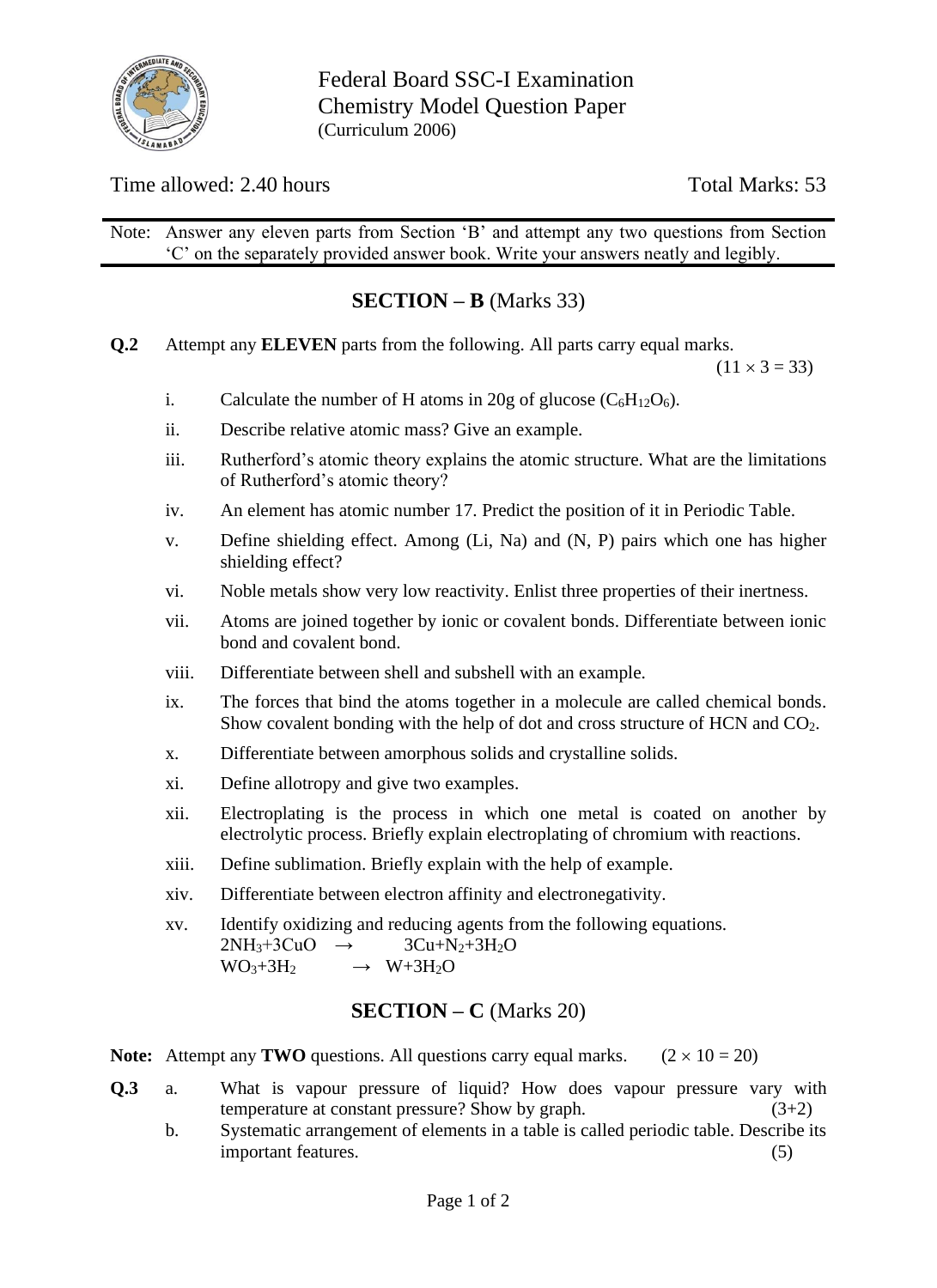- **Q.4** a. Properties of compounds depend upon the nature of bond present in it. Illustrate the formation of ions in  $_{12}Mg^{24}$  and  $_{17}Cl^{35}$  by complete shell diagram. (6)
	- b. Differentiate between compound and mixture and give one example of each.

(4)

 $Q.5$  a. A student obtained following data in an experiment at  $20^{\circ}$ C.  $(4)$ Prove Boyle's law by using given data:

| $P$ (atm) | $V$ (cm <sup>3</sup> ) | $P(\text{atm})$ | $V$ (cm <sup>3</sup> ) |
|-----------|------------------------|-----------------|------------------------|
| 0.350     | 0.707                  | 0.951           | 0.261                  |
| 0.551     | 0.450                  | 1.210           | 0.205                  |
| 0.762     | 0.320                  | 1.521           | 0.163                  |

b. Differentiate between solutions, suspensions and colloids. (6)

**\* \* \* \* \***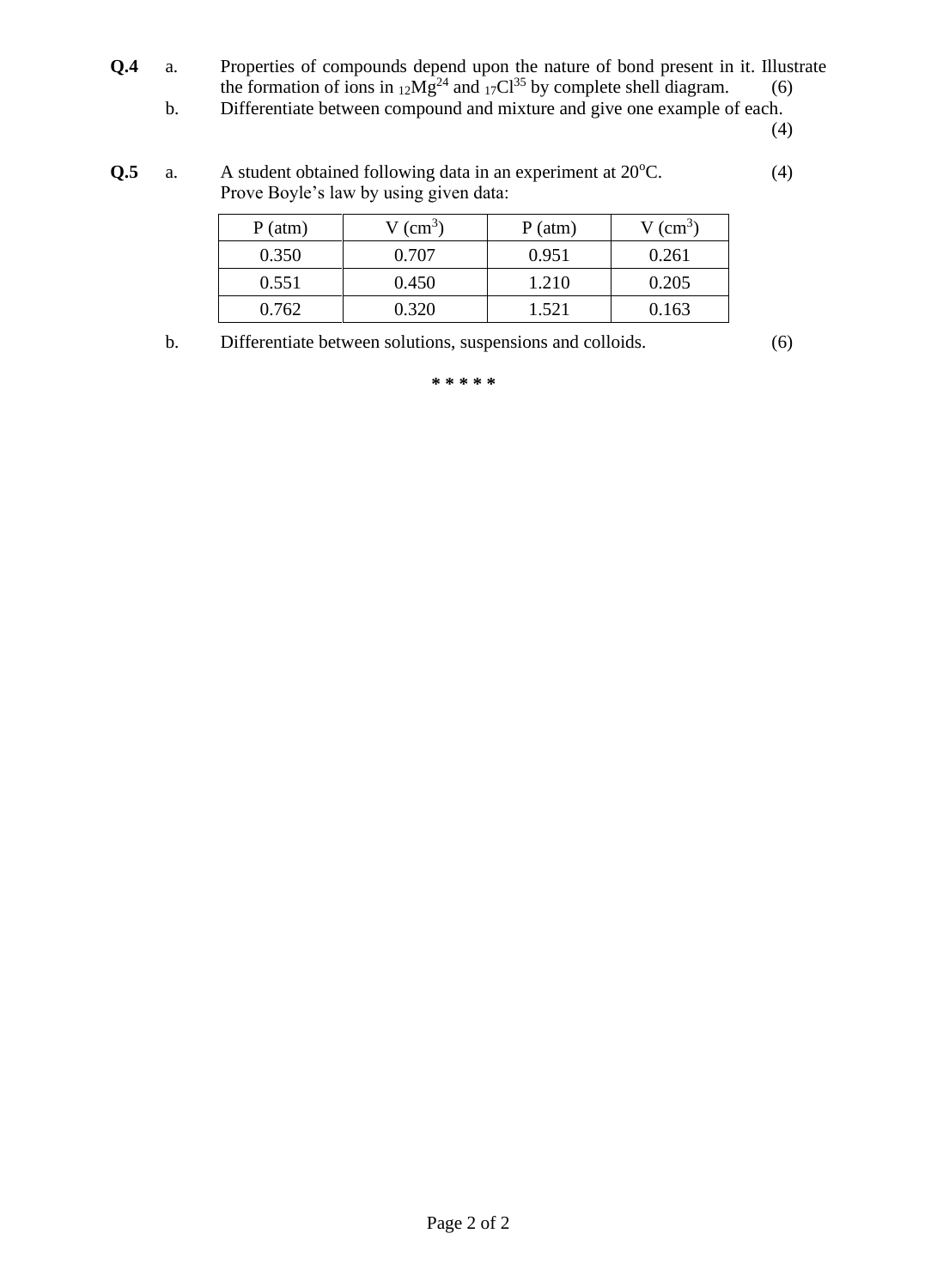# **CHEMISTRY SSC-I (2nd Set) Student Learning Outcomes Alignment Chart**

# **SECTION A**

#### **Q.1**

- 1. Account for pressure-volume changes in a gas using Boyle's Law.
- 2. Explain the effect of temperature and external pressure on vapor pressure and boiling point.
- 3. Use the rule that "like dissolves like" to predict the solubility of one substance in another.
- 4. Solve problems involving the Molarity of a solution.
- 5. Define oxidizing and reducing agents in a redox reaction.
- 6. Describe the presence of sub shells in a shell.
- 7. State the importance and uses of isotopes in various fields of life.
- 8. Recognize a compound as having ionic or covalent bonds.
- 9. Identify the relationship between electron configuration and the position of an element on the periodic table.
- 10. Explain how elements attain stability.
- 11. Show how cations and anions are related to the term's metals and non-metals.
- 12. Identify and provide examples of different branches of chemistry.

## **SECTION-B**

#### **Q.2**

- i. Calculate the number of representative particles in a given number of moles of any substance.
- ii. Define relative atomic mass based on C-12 scale
- iii. Describe the contributions that Rutherford made to the development of the atomic theory.
- iv. Write the electronic configurations of the first 18 elements in the Periodic Table.
- v. Explain how shielding effect influences periodic trends.
- vi. Describe the importance of noble gas electronic configurations.
- vii. Describe the characteristics of an ionic/covalent bond.
- viii. Distinguish between shells and sub shells.
- ix. Describe with examples single, double, and triple covalent bonds
- x. Differentiate between amorphous and crystalline solids.
- xi. Explain the allotropic forms of solids.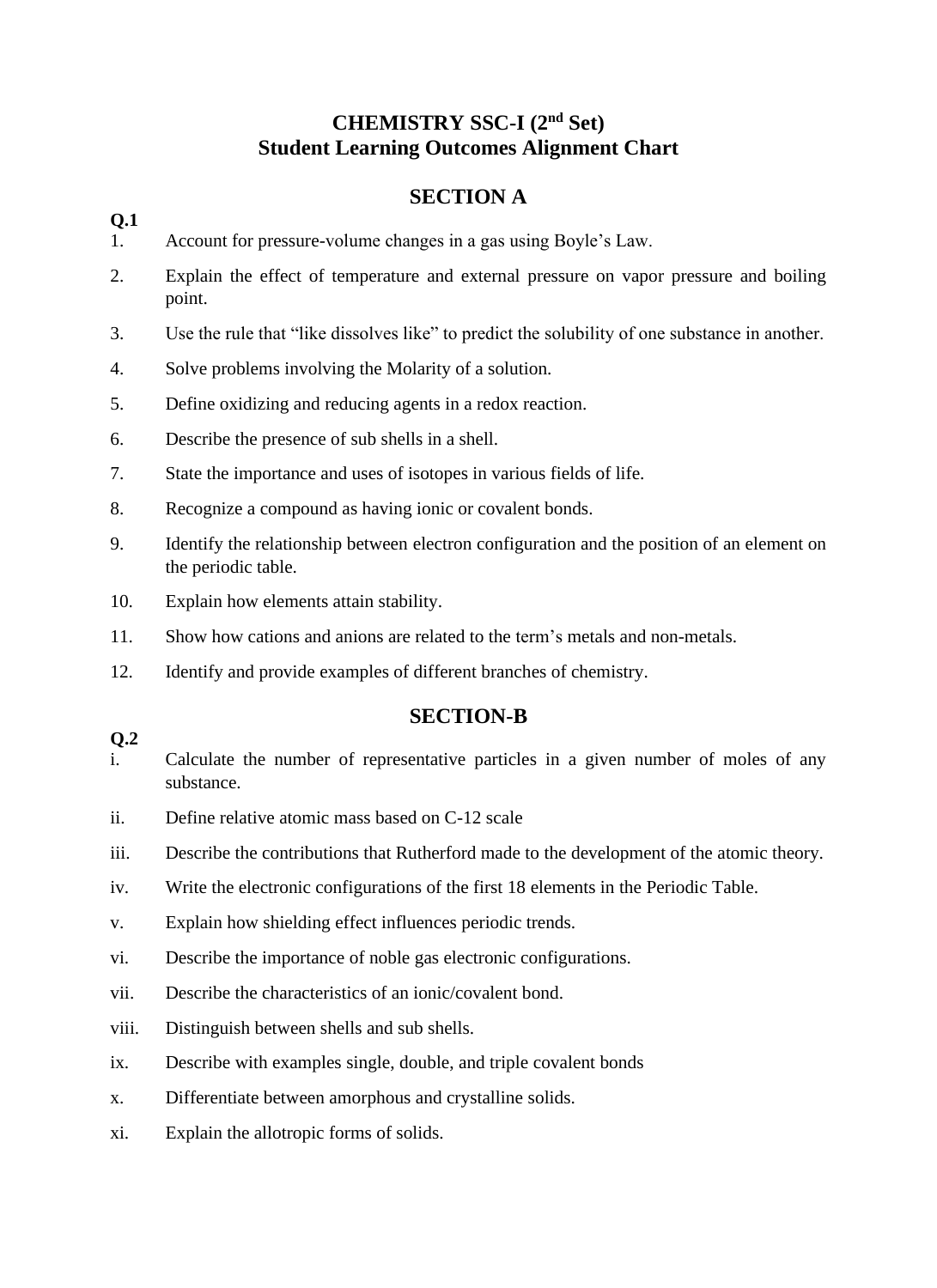- xii. Explain electroplating of metals on steel (using examples of zinc, Tin and chromium plating).
- xiii. Account for pressure-volume changes in a gas using Boyle's Law. Account for temperature-volume changes in a gas using Charles's Law. Summarize the properties of liquids like evaporation, vapor pressure, boiling point
- xiv. Explain how shielding effect influences periodic trends.
- xv. Define oxidizing and reducing agents in a redox reaction.

## **SECTION-C**

- **Q.3** a. Explain the effect of temperature and external pressure on vapor pressure and boiling point.
	- b. Determine the demarcation of the periodic table into an s block and p block.
- **Q.4** a. Describe the formation of cations from an atom of a metallic element. Describe the formation of anions from an atom of a non-metallic element.
	- b. Differentiate among elements, compounds, and mixtures.
- **Q.5** a. Account for pressure-volume changes in a gas using Boyle's Law.
	- b. Differentiate between solutions, suspension, and colloids